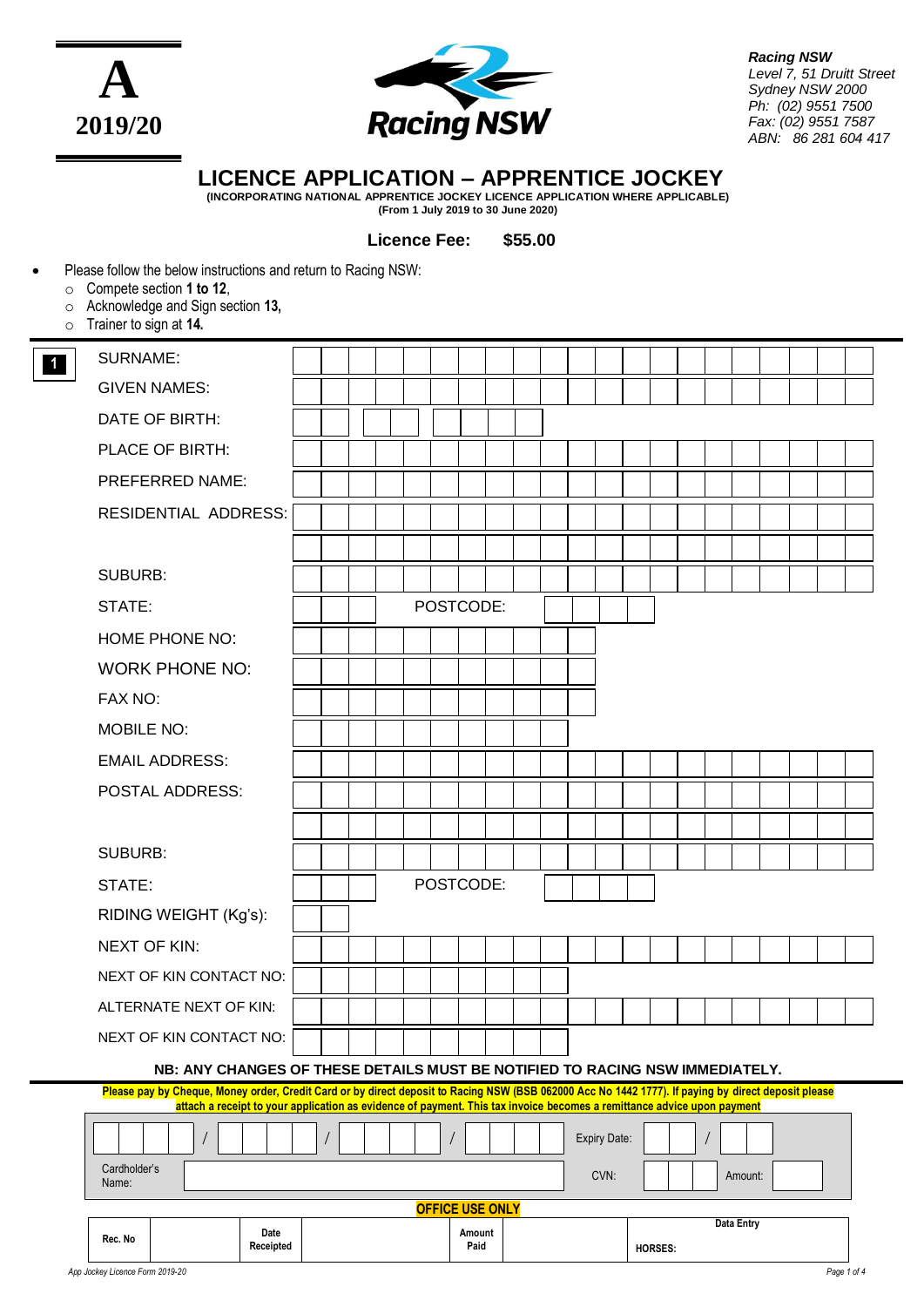| Is your Medical Assessment attached?<br>Yes                                                                                                                                                                                                                                                                                                                                                                                                | (if no, your application will be considered incomplete)<br>No.              |
|--------------------------------------------------------------------------------------------------------------------------------------------------------------------------------------------------------------------------------------------------------------------------------------------------------------------------------------------------------------------------------------------------------------------------------------------|-----------------------------------------------------------------------------|
| Do you currently hold, or have you previously been                                                                                                                                                                                                                                                                                                                                                                                         |                                                                             |
| issued a licence with another Principal Racing Authority?                                                                                                                                                                                                                                                                                                                                                                                  | Yes<br>No                                                                   |
|                                                                                                                                                                                                                                                                                                                                                                                                                                            |                                                                             |
|                                                                                                                                                                                                                                                                                                                                                                                                                                            |                                                                             |
|                                                                                                                                                                                                                                                                                                                                                                                                                                            |                                                                             |
|                                                                                                                                                                                                                                                                                                                                                                                                                                            | Do you /have you held a Jockey and Trainer Licence $\overline{N}$ o<br>Yesl |
|                                                                                                                                                                                                                                                                                                                                                                                                                                            |                                                                             |
|                                                                                                                                                                                                                                                                                                                                                                                                                                            | (Note: Jockey Trainer licence holders = Trainer only in NSW: RNSW policy)   |
|                                                                                                                                                                                                                                                                                                                                                                                                                                            | If you answer Yes to any questions from 4 to 11 please provide details      |
| Are you currently under any ban/restriction imposed by<br>any Racing Authority (except careless riding<br>suspensions)?                                                                                                                                                                                                                                                                                                                    | No<br>Yes                                                                   |
| Are there any charges pending against you, or any open<br>or unfinished inquiries, investigations or matters before<br>any Racing Authority involving you?                                                                                                                                                                                                                                                                                 | No<br>Yes                                                                   |
| Have you ever had a licence disqualified, revoked,<br>suspended, withdrawn, refused by any Racing Authority<br>(except careless riding suspensions)?                                                                                                                                                                                                                                                                                       | Yes<br>No                                                                   |
| Are you currently incapacitated due to an injury which is<br>subject of a Worker's Compensation Claim?                                                                                                                                                                                                                                                                                                                                     | Yes<br>No                                                                   |
| Have you been incapacitated in the last 12 months?                                                                                                                                                                                                                                                                                                                                                                                         | No<br>Yes                                                                   |
| Do you own or hold an interest in any horse(s) for racing<br>purposes?                                                                                                                                                                                                                                                                                                                                                                     | Yes<br>No <sub>1</sub>                                                      |
| Have you taken part in any unregistered race meeting in<br>the last 10 Years?                                                                                                                                                                                                                                                                                                                                                              | No<br>Yes                                                                   |
| Have you in the last 10 Years been charged with or<br>convicted of a criminal offence, forfeited bail or are there<br>any charges or civil proceedings pending against you?<br>(You may be required to provide a National Police<br>Certificate)<br>***Please note condition b) of this licence: you are<br>required to notify Racing NSW within 14 days if you are<br>charged with or convicted of a criminal offence (LR51(2))<br>refers | No<br>Yes                                                                   |
| Please provide the details of the last race meeting you<br>rode.                                                                                                                                                                                                                                                                                                                                                                           |                                                                             |
|                                                                                                                                                                                                                                                                                                                                                                                                                                            |                                                                             |
|                                                                                                                                                                                                                                                                                                                                                                                                                                            |                                                                             |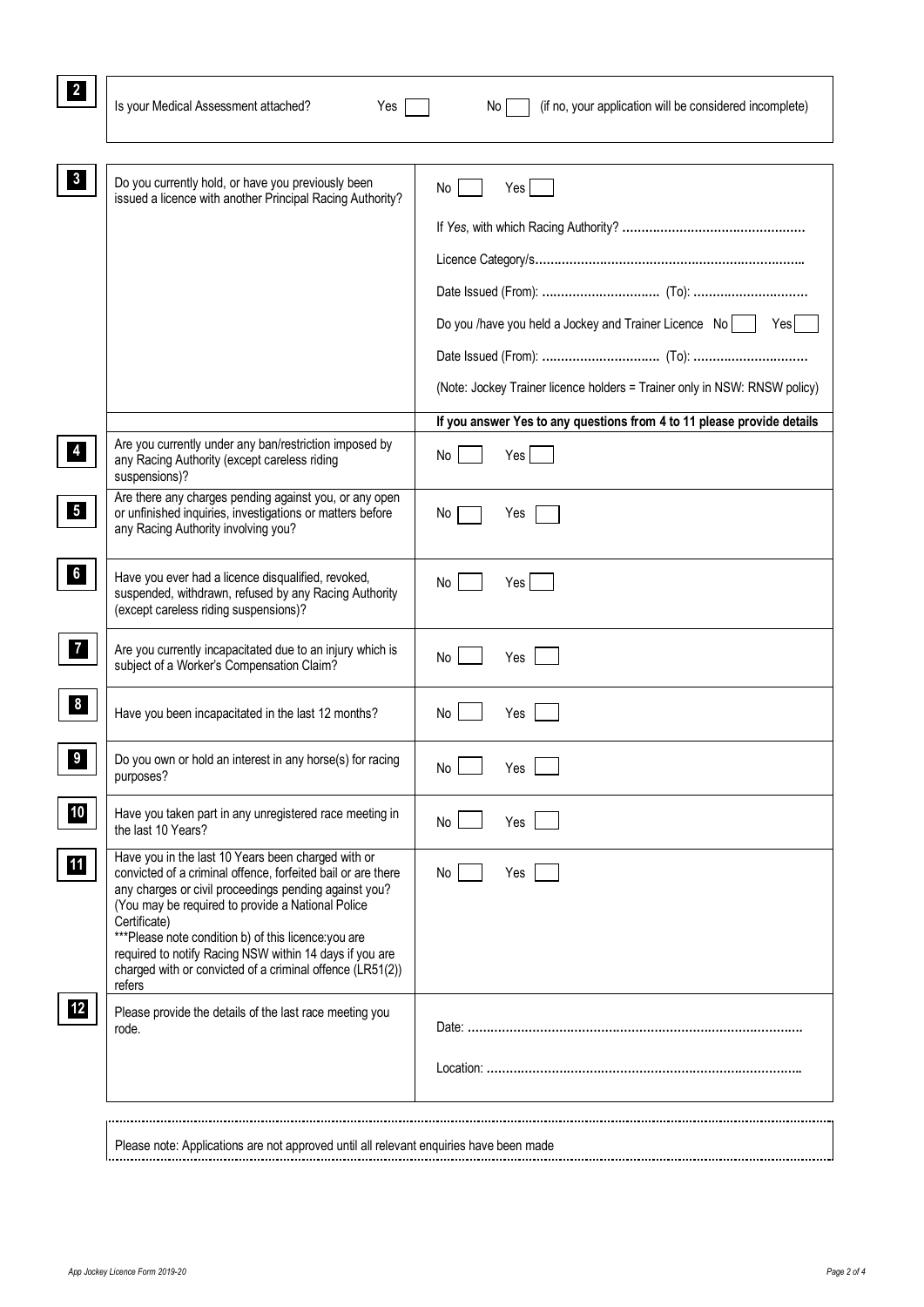## **TERMS AND CONDITIONS OF LICENCE:**

- 1. The rider acknowledges and agrees to be subject to and be bound by:
	- a) the Rules of Racing of each Principal Racing Authority in which he/she rides as amended or varied by each Principal Racing Authority from time to time;
	- b) That I shall notify Racing NSW within 14 days if I am charged with a criminal offence, convicted of a criminal offence or am made bankrupt or I become the subject of a court judgement requiring payment to a racing industry participant or provider, and acknowledge that if I fail to comply with this condition or the other terms and conditions of my licence I may be penalised and/or stood down from my licensed duties and privileges (LR51 (2))
	- c) the terms and conditions of licence and licence acknowledgements as published by each Principal Racing Authority
	- d) the rider submits to the non-exclusive jurisdiction of each Principal Racing Authority, its officials and Stewards in respect of all matters arising in relation to racing in the State or Territory of that Principal Racing Authority.
	- e) that each Principal Racing Authority does not give any warranty as to the suitability and/or safety of the premises, track, and training or other facilities owned or occupied by any Race Club, Association or other entity connected with horse racing, and that I must at all times satisfy myself as to the fact that such premises, track, training or other facilities are appropriate, fit for purpose and without obvious defect.
	- f) not to make any public statement or comment concerning any matter currently the subject of investigation or hearing by a Principal Racing Authority, or the Stewards, Committee or Appeals panel or other body authorised by each.
	- g) to attend tracks regularly for the purposes of riding track work and to make myself available at all times to ride in races under the Rules of Racing unless prevented from doing so upon reasonable and proper grounds.
	- h) to provide any sample either prior to or subsequent to riding in any race, trial or track work for the purpose of detecting any substance banned under the Rules if directed to do so by the Stewards.
	- i) to (in the case of a female rider) not ride after the first trimester of a pregnancy and to only continue riding during the first trimester subject to fulfilling the conditions and requirements outlined in the Rules.
	- j) that I shall not be exempted from personal liability arising under the Rules for or by any reason whatsoever.
	- k) to adhere to the Australian Jockey's Association Code of Conduct as in force from time to time.
	- l) Subject to AR278(1) if a licensed person is disqualified his or her licence immediately ceases and determines and he or she must make application to the Principal Racing Authority to be relicensed.
	- m) A disqualified person is and remains bound by, and subject to, the Rules for the period of his or her disqualification.

### **GST**

When the licensee is GST registered, the following agreement is given:

- The recipient may issue tax invoices in respect of the specified supplies.
- o) The supplier will not issue tax invoices in respect to those supplies.
- p) The supplier acknowledges that it is registered when it enters into the agreement and that it will notify the recipient if it ceases to be registered. q) The recipient acknowledges that it is registered when it enters into the agreement and that it will notify the supplier if it ceases to be registered.

# **PRIVACY AND THE USE, COLLECTION AND DISCLOSURE OF YOUR PERSONAL INFORMATION**

The Principal Racing Authorities collect information about you when you submit this Application and in the course of related enquiries made of third parties for the purposes of the Thoroughbred Racing Act 1996 (NSW). The Principal Racing Authorities will use that information to assess your application and, if registration is approved, your ongoing status as a licensed person. To do that, the Principal Racing Authorities may disclose your information to third parties such as your employers (past, present or prospective), other racing bodies, appeal bodies, wagering service providers, industry associations and government enforcement agencies (including but not limited to law enforcement agencies) if the Principal Racing Authorities believe that the disclosure is reasonably necessary for your ongoing status as a licensed person or to enable PRAs to fulfil their regulatory responsibilities and/or promote and protect the integrity of the sport to ensure compliance with the Rules of Racing. The Principal Racing Authorities may also use or disclose information about you for a secondary purpose if they reasonably believe that the secondary use or disclosure is reasonably necessary for one or more enforcement related activities conducted by, or on behalf of, an enforcement body. You do not have to supply the information requested in this application, but if the information (or any part of it) is not provided your application may be rejected. You can gain access to and request that corrections be made to information held about you by the Principal Racing Authorities. By completing and submitting this application, you authorise the Principal Racing Authorities to collect, use and disclose information about you for the purposes described in this notice, including the usual publication of such information in race books, racing calendars and other publications that can include (but are not limited to) websites.

## **Intellectual property**

I agree that the Principal Racing Authorities will own all intellectual property in the information I submit with and in connection with this application for, and the grant and future maintenance of, the Licence. , and I hereby assign to the Principal Racing Authorities (and warrant that I am authorised to provide and assign) all such intellectual property and information and acknowledge that the Principal Racing Authorities may use (including by collating, modifying, publishing and distributing) all such intellectual property and information as it sees fit including" Note: for Licensed Persons this information relates to the usual publication of material in race books, racing calendars, publications and websites etc. Any information outside this standard will not be released by Racing NSW without the written permission of the Licensed person.

#### **Criminal History Record Check**

All new licence applicants are subject to Criminal History Record checks. Existing licensees may also be requested to undergo such checks. The information contained in these records may lead to the licence application being refused.

**I certify that to the best of my knowledge and belief the particulars as outlined in this application are true and correct. I also declare that I understand that it is a serious offence under the Rules to make a false declaration and that the failure to accurately answer these questions may lead to this application being refused**

### **Application for Visitor or Interstate Apprentice Jockeys' Licence (where applicable)**

**I understand that should I seek to ride in another State or Territory, this application and all supporting documentation may be forwarded to the relevant PRA as my application to ride in that State or Territory. I understand that the grant of a licence, permit or approval to ride by another Principal Racing Authority is a discretionary decision to be made by that Principal Racing Authority. The interstate Principal Racing Authority is not compelled to grant me a licence and will make a decision as it applies in their State or Territory.**

| 13 <sup>1</sup> | $\cdot$ .<br>Apprentice Jockey<br>(Signature): | Today's Date: |
|-----------------|------------------------------------------------|---------------|
|                 |                                                |               |